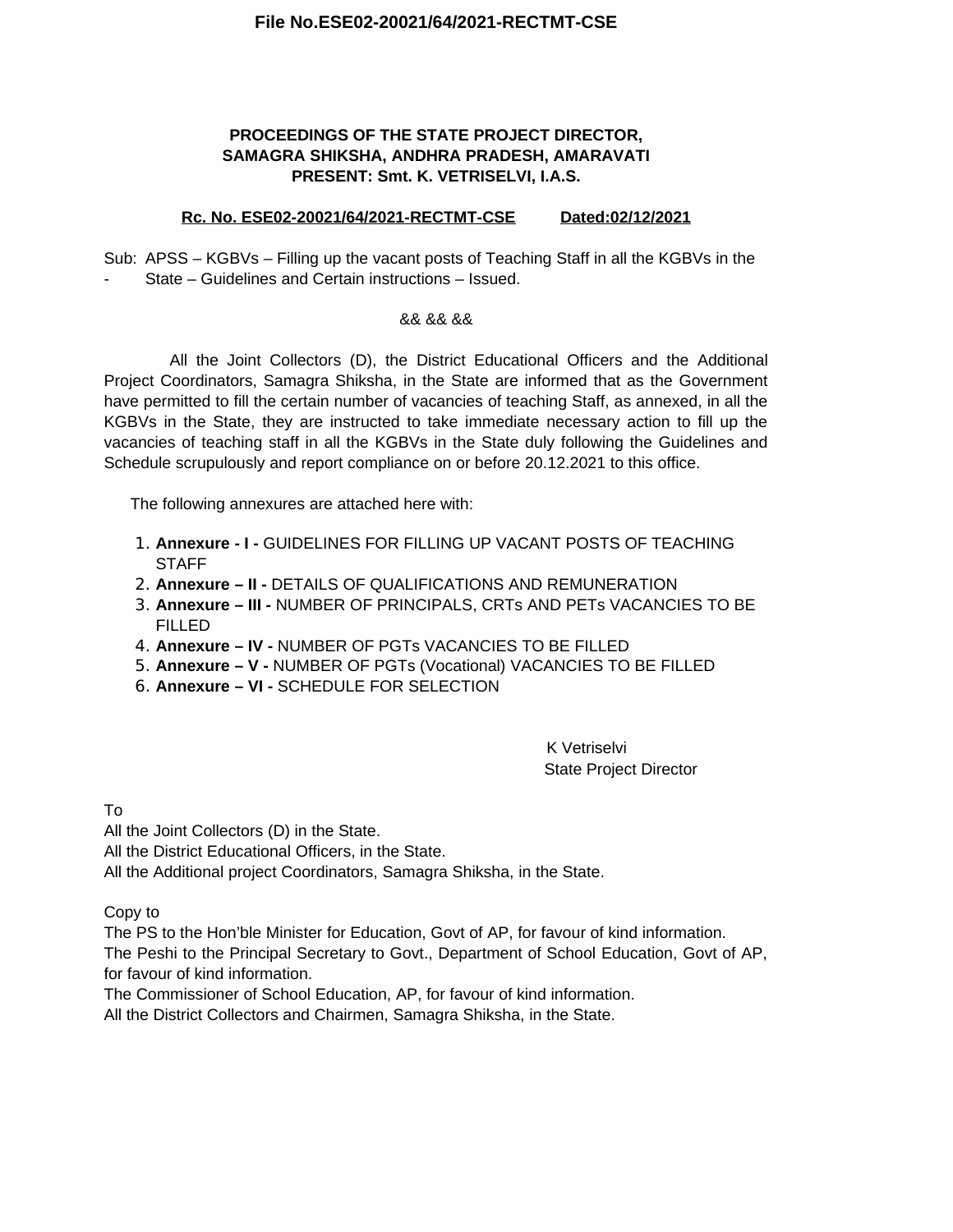## **Annexure -I**

# **GUIDELINES FOR FILLING UP VACANT POSTS OF TEACHING STAFF**

The following quidelines are issued to fill up the teaching staff vacant posts in the KGBVs in the State at district level:

1. A District Level Committee shall be constituted by comprising the following. The District Committee will ensure that the entire process of recruitment of teaching staff vacancies of all categories as per the guidelines. The Member Convener shall take approval of the District Committee at every stage of selection process.

| i. Joint Collector(D)                                      |                          | Chairman               |
|------------------------------------------------------------|--------------------------|------------------------|
| (as nominee of the District Collector)                     |                          |                        |
| ii. Additional Project Coordinator                         | $\overline{\phantom{a}}$ | <b>Member Convener</b> |
| iii. District Educational Officer                          |                          | Member                 |
| iv. Asst Director, APMS                                    | $\sim$                   | Member                 |
| $($ a $($ a $+$ k $)$ la $-$ k $($ a $)$ a $($ a $-$ k $)$ |                          |                        |

(except West Godavari District)

- 2. The Rule of Reservation as prescribed in the A. P. State Subordinate Service Rules, 1996, shall be followed post wise. The roster point shall be continued (post wise/ subject wise) from the next point from where it ended last time. However, all posts shall be filled up with female candidates only. No male is eligible to apply for any post in the KGBVs.
- 3. No person shall be eligible for any post unless she is above 18 years and below 42 years of age as on 01.07.2021. However, in case of SC/ST/BC/EWS candidates the maximum age limit shall be 47 years and in case of physically challenged candidates the maximum age limit shall be 52 years.
- 4. The physically challenged candidates, who have percentage of disability as per the DSC norms, shall only be eligible for claiming age relaxation and rule of reservation.
- 5. The qualifcations shall be as prescribed here with for each category of posts. If any clarifcation required with regards to the qualifcations, except PGT (Vocational), the G.O.Ms.No.68, School Education (Exams) Department, dated:26.10.2018 and the clarifcations issued shall be considered. With regard to PGT (Vocational), the guidelines issued by the Board of Intermediate, AP, shall be considered.
- 6. As all the KGBVs in the State have English Medium in all classes, the applicants shall have capability to teach in English Medium. Otherwise, the selection may be cancelled / services may be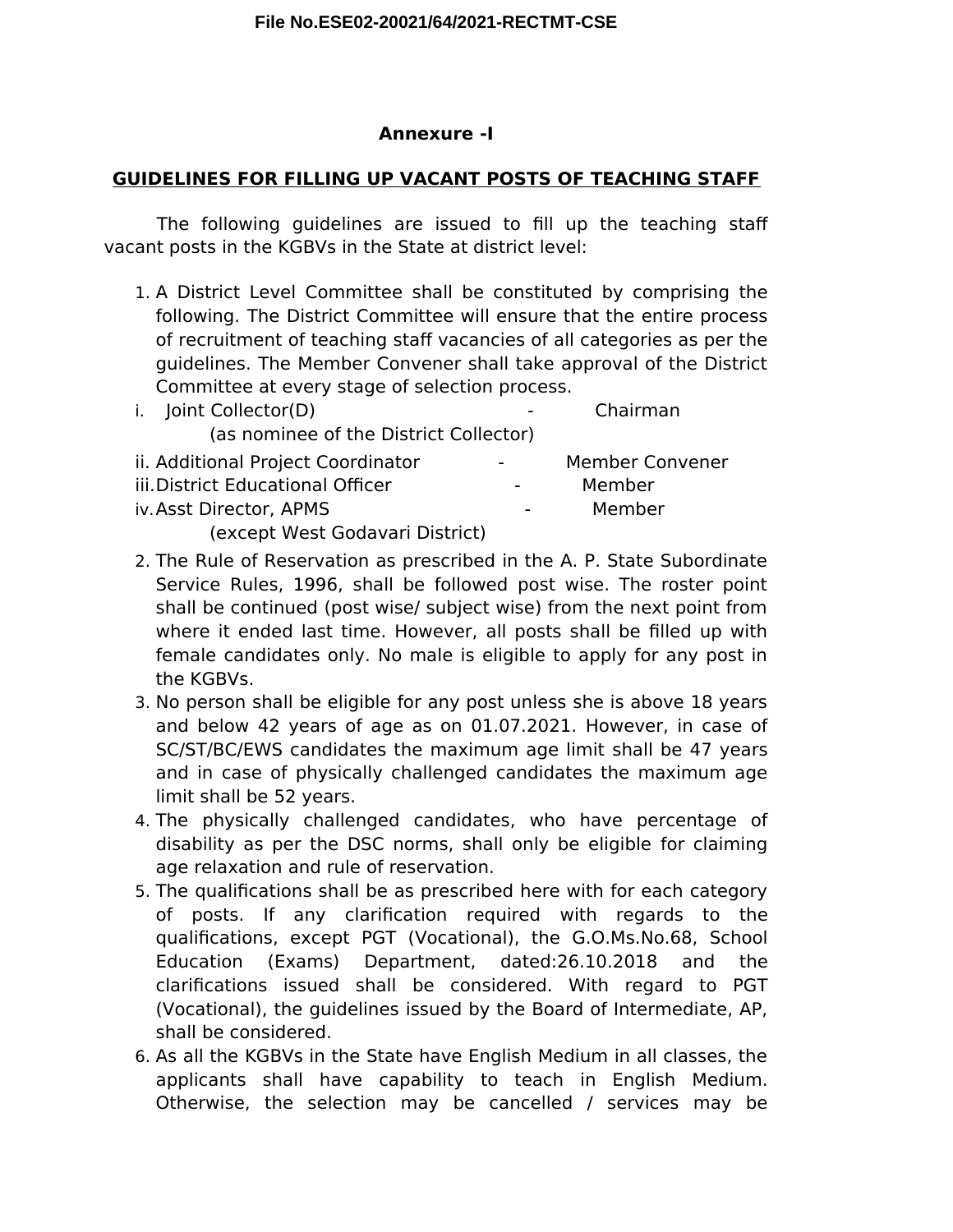terminated at any time without prior notice in this regard.

- 7. The APCs shall make arrangements for identifying existing vacancies in all KGBVs of their concerned districts not exceeding the vacancies annexed and shall invite applications school wise, Subject wise and post category wise.
- 8. The district is the unit for applying and appointment in any teaching staff vacancies.
- 9. After scrutinizing the applications duly verifying the qualifcations and eligibility in transparent manner, Provisional Merit Lists of eligible candidates shall be prepared post-wise and community-wise for selection of candidates to the posts.
- 10.All the Provisional Merit Lists shall be displayed at the offices of the APCs, the DEOs and the District Collectors and objections shall be called for. After redressed the objections, Final Merit Lists shall be displayed.
- 11.The preparation of Merit Lists with regards to the Principals and PGTs shall be as stated below.
	- (i) Marks secured in Academic qualifcation 40 Marks.
	- (ii) Marks secured in Professional qualifcation 40 Marks
	- (iii) Experience for 2 years 10 marks
	- (iv) Higher Academic qualifcation 5 marks
	- (v) Higher Professional qualifcation 5 marks

(vi) The candidates, who worked in any teaching post of any KGBV for not less than 02 years, have satisfactory service and no proved allegations,shall be given preference in merit lists.

- 12.The preparation of Merit Lists with regards to the CRTs and PETs shall be as stated below.
	- (i) Marks secured in Academic qualifcation 30 marks
	- (ii) Marks secured in Professional qualifcation 30 marks
	- (iii) Marks secured in TET 20 Marks
	- (iv) Experience for 2 years 10 marks
	- (v) Higher Academic qualifcation 5 marks
	- (vi) Higher Professional qualifcation 5 marks

(vii) The candidates, who worked in any teaching post of any KGBV for not less than 02 years, have satisfactory service and no proved allegations, shall be given preference in merit lists.

13.The preparation of Merit Lists with regard to the PGTs (Vocational) shall be as stated below.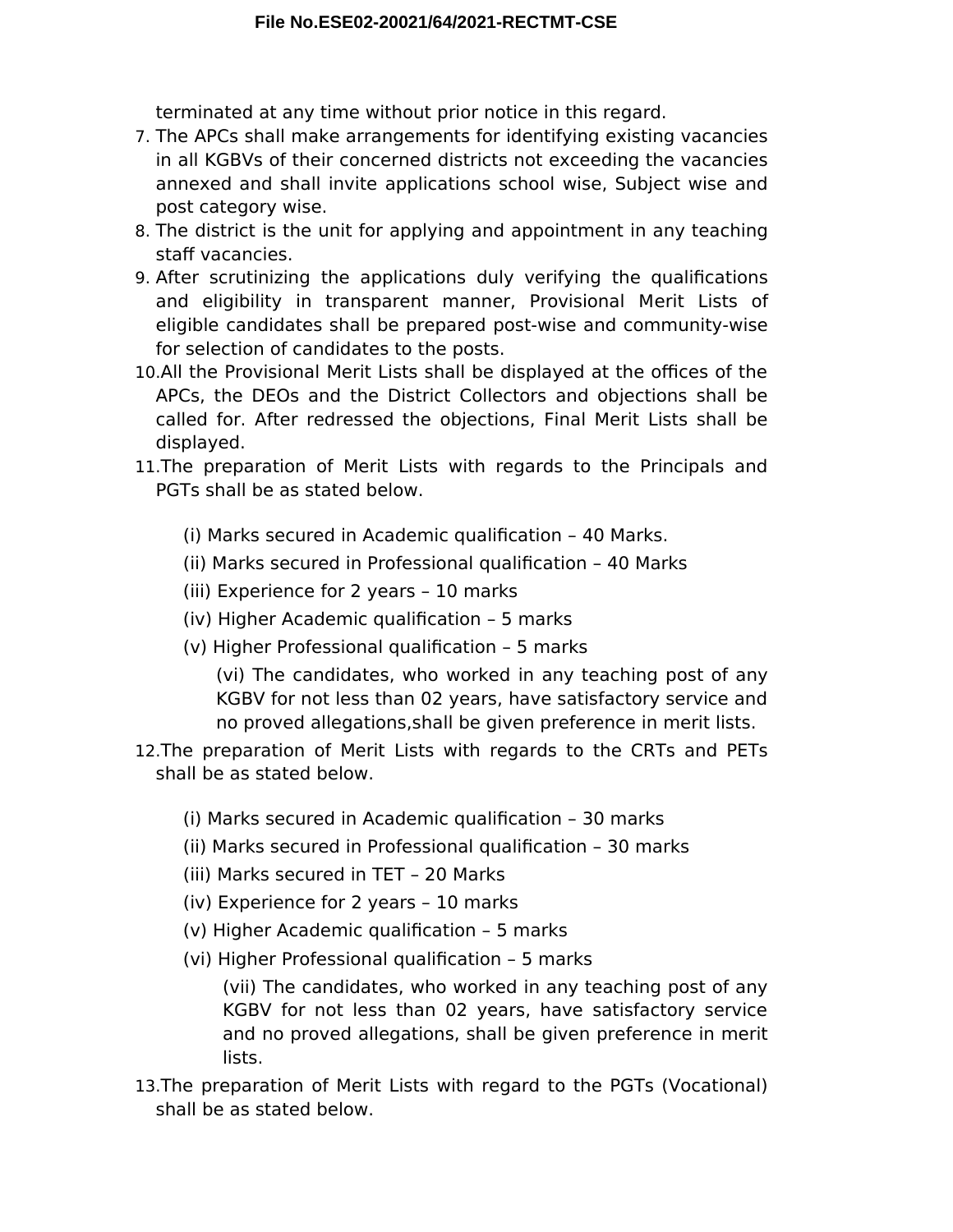- (i) Marks secured in qualifcation 60 marks
- (ii) Experience for 2 years 20 marks
- (iii) Higher Academic qualifcation 20 marks

(iv) The candidates, who worked in any teaching post of any KGBV for not less than 02 years, have satisfactory service and no proved allegations, shall be given preference in merit lists.

14.For the purpose of deciding ranks to the candidates with equal marks, the following procedure shall be followed in the given order:

> (i) As per date of birth the elder candidate will be given higher rank over a younger candidate.

(ii) If two or more candidates have same date of birth, then candidates belonging to the following communities (in the given order) shall be given a higher rank:

(a) ST (b) SC (c) BC A (d) BC B (e) BC C (f) BC D (g) EWS

(iii) Based on the marks obtained by the candidates in the academic qualifcations i.e., Post-Graduation, Graduation, Intermediate/ equivalent examination and tenth/equivalent examination.

(iv) Based on the marks obtained by the candidates in the professional qualifcation.

- 15.From the fnal and approved merit lists, the top meritorious candidates shall be selected and the selection shall be limited to the approved number of vacancies annexed.
- 16.Counseling shall be conducted to allot places to the selected candidates post wise. The higher need vacancies shall be given preference to allot the places.
- 17.If the selected candidate not attended on date of counseling / not joined in the allotted place within the 15 days from the counseling date she shall be forfeit their selection and the next meritorious candidate shall be selected and be allotted the place. However, this exercise shall be completed within 30 days from the date of frst counseling. After the due date no selection and appointment shall be entertained.
- 18.All posts, except PGTs, shall be contract in nature and the PGTs shall be part-time teachers. The contract / part-time posts shall be conterminous with the centrally sponsored schemes duration and shall not be continued beyond the scheme period under any circumstances.
- 19.The remuneration shall be fxed from time to time as per the CASP (Community Aid and Sponsorship Program) scheme guidelines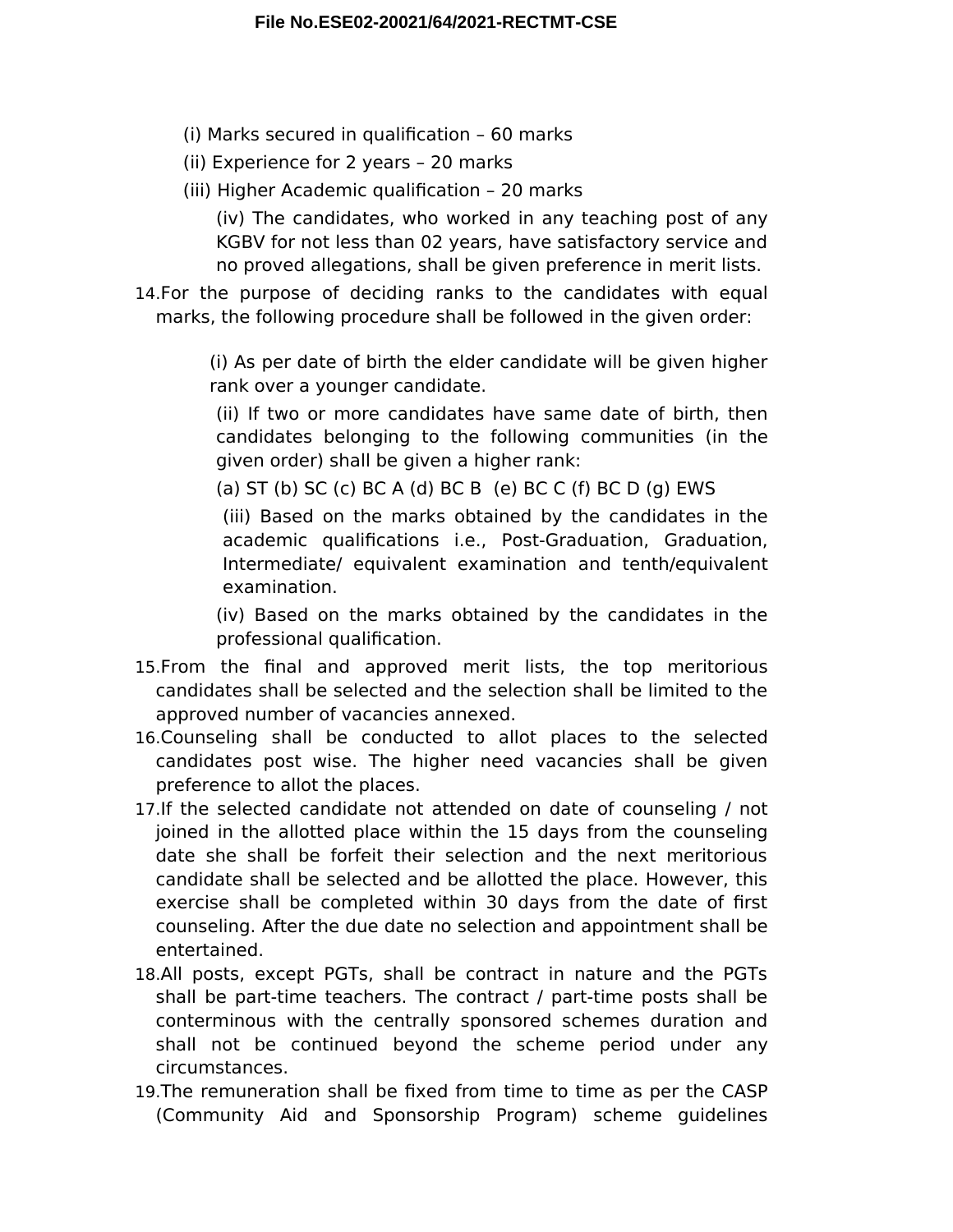without any additional burden to the State Government.

- 20. No formal appointment orders will be issued to the selected staff but they will be intimated to report to the KGBV to which they are selected for and enter into MOU.
- 21. The appointment of teaching staff shall be limited for a period of 12 months or the last day of the academic year whichever is earlier. However, they may be continued for next academic years also, if their performance is satisfactory and they are found capable teaching in English medium and their services are in need, duly making fresh MoU for every academic year.
- 22.The contract will be cancelled at any time in the academic year without assigning any reason or prior notice in case of incapability of teaching in English medium / poor and unsatisfactory performance / misbehavior / misappropriation of funds etc.
- 23.The candidates selected and appointed in any post do not have any right to claim for regularization in future.
- 24.The candidate should be willing to do NIGHT DUTY in the KGBV as per the rotation drawn up as per rules.
- 25.The selection and appointments shall be completed strictly as the schedule annexed.

For any queries, KGBV secretary may be contacted.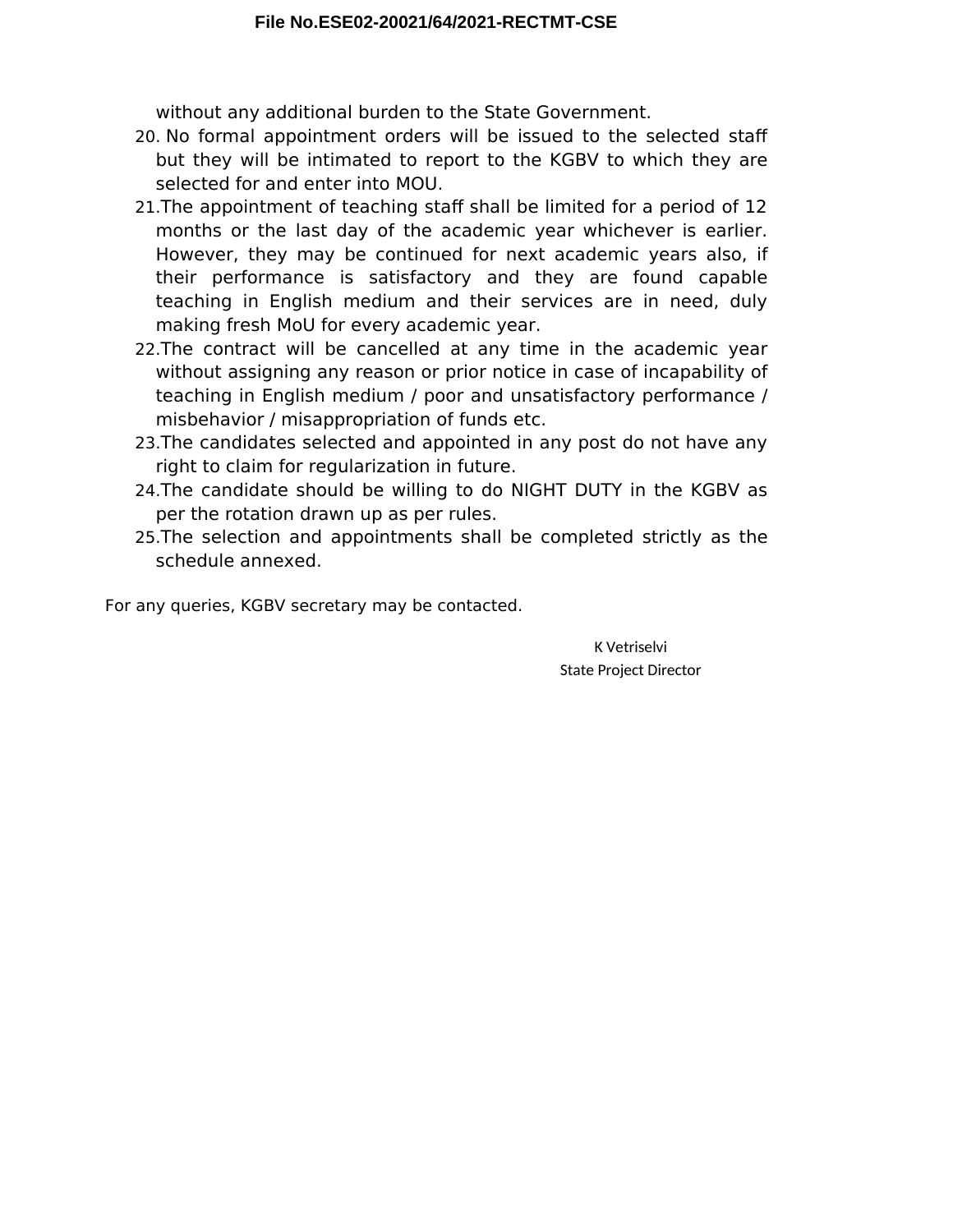# **File No.ESE02-20021/64/2021-RECTMT-CSE**

### **Annexure –II**

# DETAILS OF QUALIFICATIONS AND REMUNERATION

| SI.<br><b>No</b> | Name of the<br><b>Post</b>                                       | <b>Remuneration</b> | <b>Eligibility Criteria</b>                                                                                                                                                                                                                                                                                                                                                                                                                                                                                                                                    |
|------------------|------------------------------------------------------------------|---------------------|----------------------------------------------------------------------------------------------------------------------------------------------------------------------------------------------------------------------------------------------------------------------------------------------------------------------------------------------------------------------------------------------------------------------------------------------------------------------------------------------------------------------------------------------------------------|
| 1                | <b>Principal</b><br>(Special<br>Officer)                         | Rs.27755/-          | Must possess any Post-Graduation Degree<br>from UGC recognized University with at<br>least 50% of marks in aggregate.<br>AND<br>Must possess B.Ed., from NCTE / UGC<br>recognized University.<br>AND<br>Must possess 2years' experience as<br>Principal in any Govt / Recognized High<br>Schools / Junior Colleges.                                                                                                                                                                                                                                            |
| $\overline{2}$   | <b>CRT</b><br>(Contract<br><b>Residential</b><br><b>Teacher)</b> | Rs.21755/-          | Must possess Graduation Degree from UGC<br>recognized University with at least 50% of<br>marks in aggregate. The concerned subject<br>shall be one of the subjects of Graduation.<br>AND<br>Must possess B.Ed., from NCTE / UGC<br>recognized University. The concerned<br>subject shall be one of the methodologies of<br>the degree.<br>AND<br>Must have qualified in A.P. TET (or) its<br>equivalent as per the rules in force.<br>AND<br>Must possess 2years' experience as CRT /<br>TGT / PGT in any Govt / Recognized High<br>Schools / Junior Colleges. |
| 3                | <b>PET</b>                                                       | Rs.21755/-          | Must possess Intermediate from the Board<br>of Intermediate Education, Andhra Pradesh<br>(or) Equivalent recognized by Board of                                                                                                                                                                                                                                                                                                                                                                                                                                |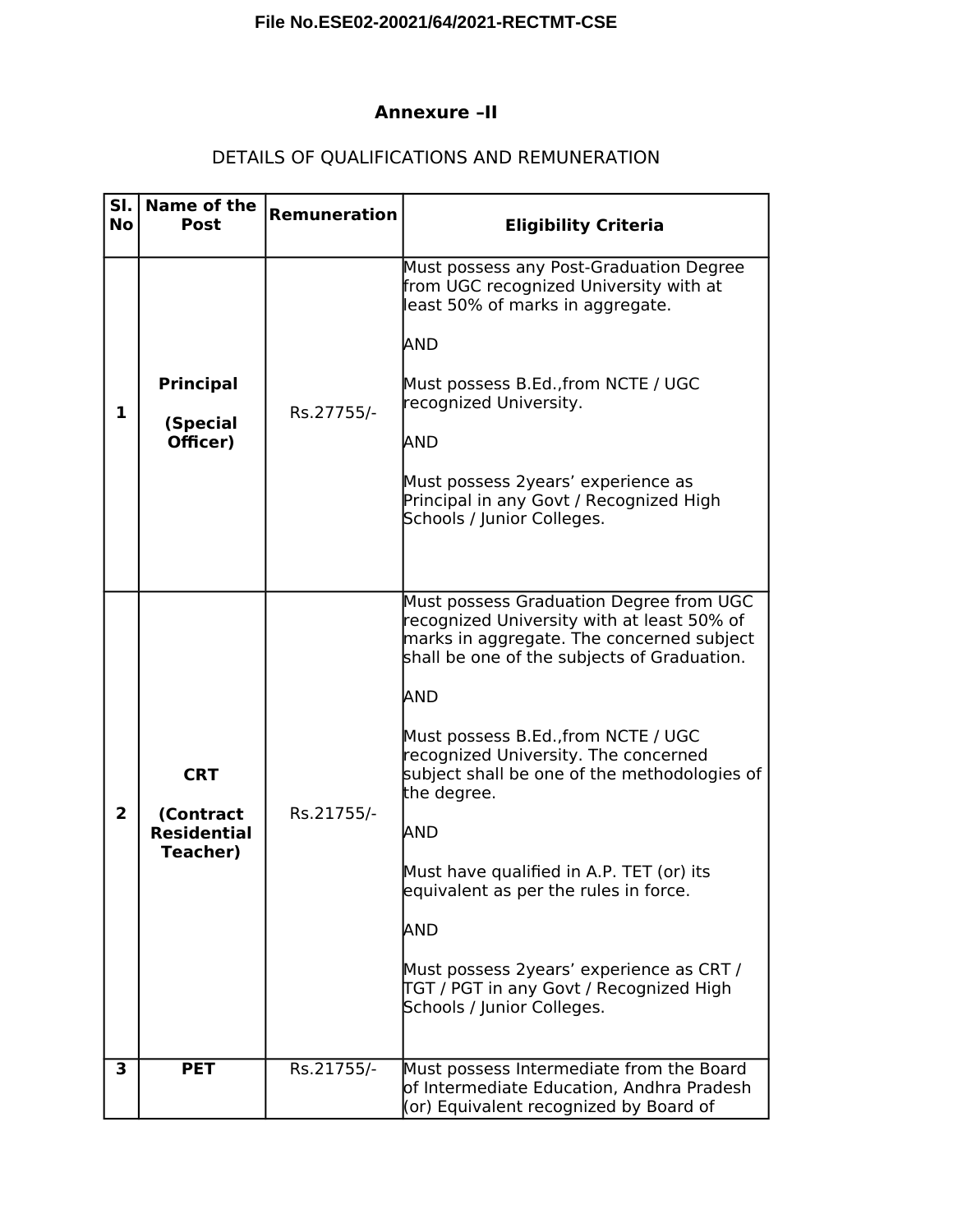|   | (Physical<br><b>Education</b><br>Teacher)                                       |            | Intermediate Education, Govt. of A.P., with<br>at least 50% of marks in aggregate OR<br>Graduation Degree from UGC recognized<br>University with at least 50% of marks in<br>aggregate.<br>AND<br>Must Possess under graduate diploma in<br>Physical Education (U.G.D.P.Ed) recognized<br>by NCTE OR B.P.Ed/M.P.Ed recognized by<br>NCTE.<br>AND<br>Must have qualified in A.P. TET (or) its<br>equivalent as per the rules in force.<br>AND<br>Must possess 2years' experience as PET in<br>any Govt / Recognized High Schools / Junior<br>Colleges. |
|---|---------------------------------------------------------------------------------|------------|-------------------------------------------------------------------------------------------------------------------------------------------------------------------------------------------------------------------------------------------------------------------------------------------------------------------------------------------------------------------------------------------------------------------------------------------------------------------------------------------------------------------------------------------------------|
| 4 | <b>PGT</b><br>(Post<br><b>Graduate</b><br>Teachers)                             | Rs.12000/- | Must possess Post-Graduation Degree in the<br>concerned subject from UGC recognized<br>University with at least 50% of marks in<br>aggregate.<br>AND<br>Must possess B.Ed., from NCTE / UGC<br>recognized University. The concerned<br>subject shall be one of the methodologies of<br>the degree.<br>AND<br>Must possess 2years' experience as PGT in<br>any Govt / Recognized High Schools / Junior<br>Colleges.                                                                                                                                    |
| 5 | <b>PGT</b><br>(Post<br><b>Graduate</b><br><b>Teachers)</b><br><b>Vocational</b> | Rs.12000/- | Must possess Post-Graduation Degree / 2<br>years Post Graduate Diploma in the<br>concerned subject from UGC / NCTE<br>recognized University / Institution with at<br>least 50% of marks in aggregate.<br>AND                                                                                                                                                                                                                                                                                                                                          |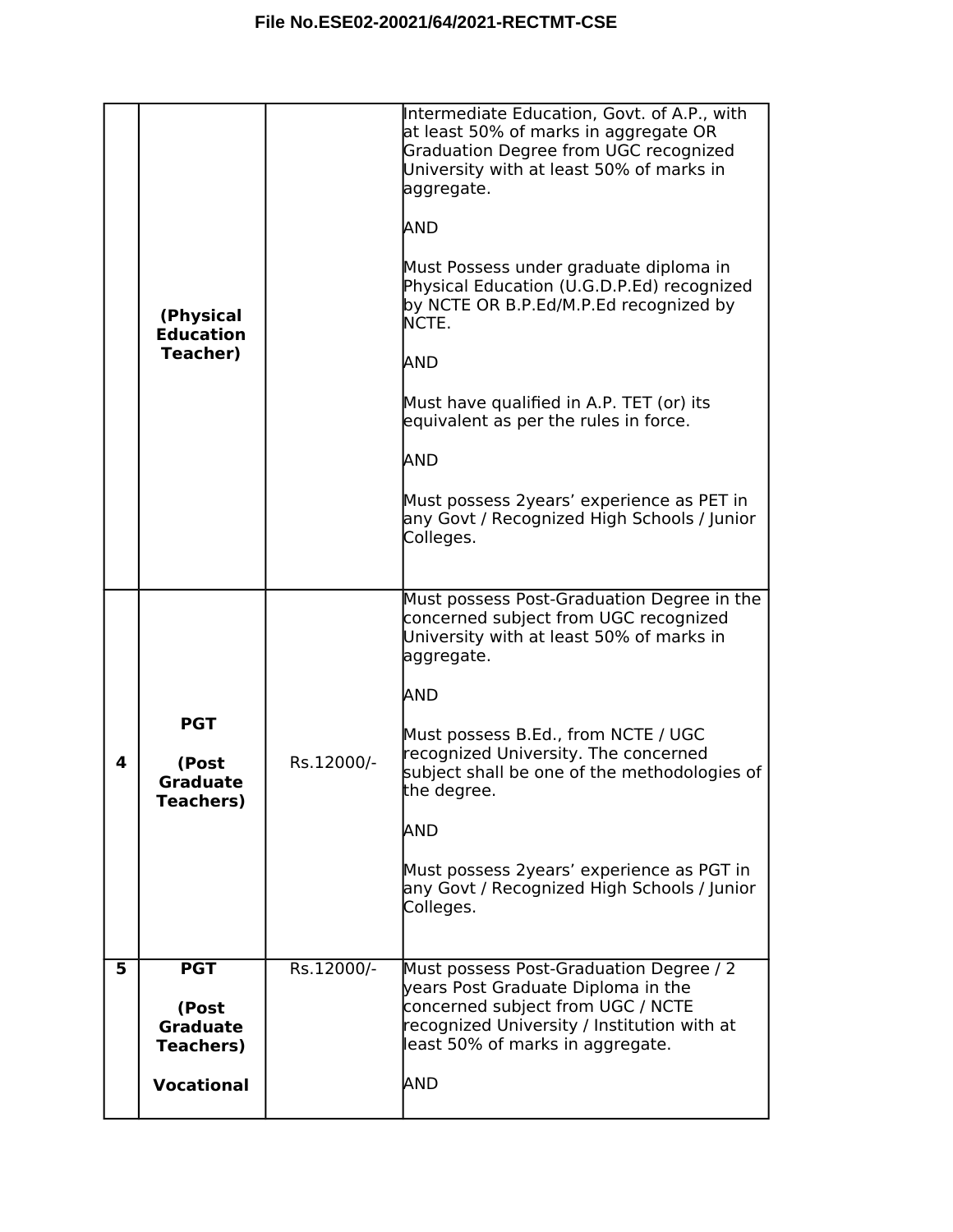# **File No.ESE02-20021/64/2021-RECTMT-CSE**

|  | Must possess 2 years' experience as PGT<br>Vocational in any Govt / Recognized High<br>Schools / Junior Colleges. |
|--|-------------------------------------------------------------------------------------------------------------------|
|--|-------------------------------------------------------------------------------------------------------------------|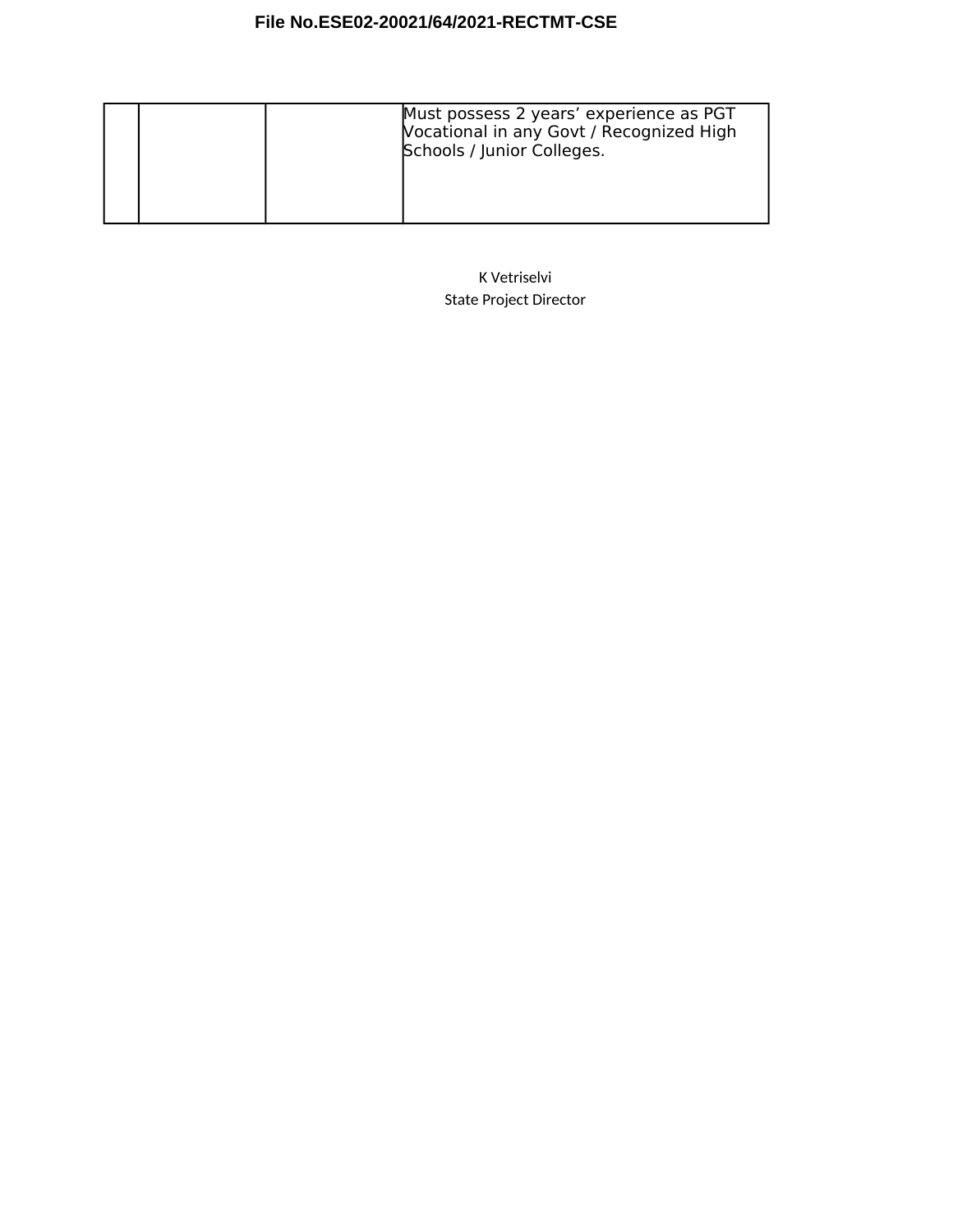## **Annexure –III**

# NUMBER OF PRINCIPALS, CRTs AND PETs VACANCIES TO BE FILLED

|                          | <b>NAME OF</b>                |                       | <b>CRT</b>     |                |                |                |                |                  |                |                        | P              |                         |
|--------------------------|-------------------------------|-----------------------|----------------|----------------|----------------|----------------|----------------|------------------|----------------|------------------------|----------------|-------------------------|
| <b>SN</b><br>$\mathbf 0$ | <b>THE</b><br><b>DISTRICT</b> | <b>Princip</b><br>als | T<br>E<br>L    | н<br>N         | Е<br>N<br>G    | M<br><b>AT</b> | P<br>S         | N<br>$\mathbf S$ | S<br>S         | <b>UR</b><br><b>DU</b> | E<br>T         | TOTA                    |
| 1                        | Srikakulam                    | 11                    | 4              | 1              | 5              | 9              | 5              | 7                | 4              | $\overline{0}$         | $\mathbf{1}$   | 47                      |
| $\overline{2}$           | Vizianagara<br>m              | $\overline{2}$        | 3              | $\overline{0}$ | 3              | 3              | $\overline{2}$ | $\overline{2}$   | 3              | $\overline{0}$         | $\overline{0}$ | 18                      |
| 3                        | Visakhapatn<br>am             | 15                    | 3              | 4              | 5              | 3              | 6              | $\overline{7}$   | 4              | $\overline{0}$         | 7              | 54                      |
| 4                        | East<br>Godavari              | $\overline{2}$        | 4              | 3              | 5              | $\overline{2}$ | 5              | 5                | $\overline{2}$ | $\overline{0}$         | $\overline{0}$ | 28                      |
| 5                        | West<br>Godavari              | 1                     | 0              | $\mathbf{1}$   | $\overline{0}$ | $\overline{0}$ | 0              | 0                | 0              | $\overline{0}$         | $\overline{0}$ | $\overline{2}$          |
| 6                        | Krishna                       | 0                     | 0              | $\overline{0}$ | $\overline{0}$ | $\overline{0}$ | $\mathbf 1$    | $\mathbf{1}$     | $\mathbf{1}$   | $\overline{0}$         | $\overline{0}$ | $\overline{\mathbf{3}}$ |
| $\overline{7}$           | Guntur                        | 4                     | 0              | $\overline{0}$ | 3              | $\overline{0}$ | 4              | $\mathbf{1}$     | 4              | $\overline{0}$         | 5              | 21                      |
| 8                        | Prakasam                      | 6                     | $\overline{2}$ | 1              | 3              | 7              | 3              | 6                | $\overline{2}$ | $\overline{0}$         | 5              | 35                      |
| 9                        | <b>Nellore</b>                | $\overline{2}$        | 1              | $\overline{0}$ | 5              | $\overline{0}$ | $\overline{2}$ | 4                | 1              | $\overline{0}$         | 3              | 18                      |
| 10                       | Chittoor                      | $\overline{2}$        | $\overline{2}$ | $\mathbf{1}$   | $\overline{1}$ | $\overline{2}$ | 5              | $\overline{3}$   | 1              | $\overline{0}$         | $\overline{2}$ | 19                      |
| 11                       | Kadapa                        | 8                     | 0              | $\mathbf{1}$   | 4              | 3              | $\mathbf{1}$   | $\overline{2}$   | 5              | $\overline{0}$         | 5              | 29                      |
| 12                       | Ananthapur                    | 9                     | 3              | $\overline{4}$ | 12             | 9              | $\overline{7}$ | 6                | 3              | $\overline{0}$         | 5              | 58                      |
| 13                       | Kurnool                       | 8                     | 4              | 4              | 8              | 3              | 9              | 9                | 10             | $\overline{1}$         | 1              | 57                      |
|                          | <b>TOTAL</b>                  | 70                    | 26             | 20             | 54             | 41             | 50             | 53               | 40             | $\mathbf{1}$           | 34             | 389                     |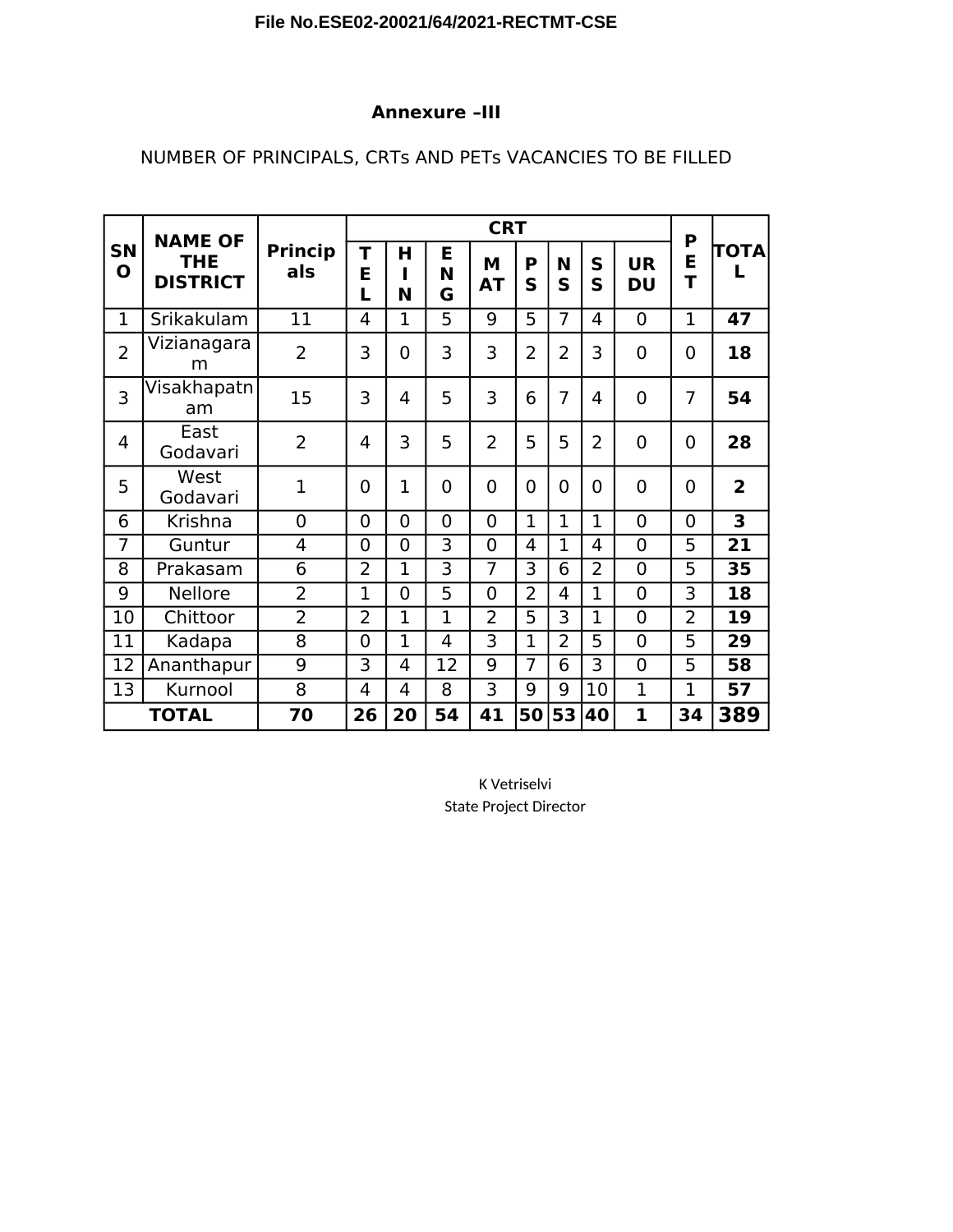## **Annexure – IV**

|                                                    | <b>NAME</b>                                           |                              | <b>PGT</b>                    |                         |                                  |                                   |                |                               |                         |                                 |                         |                                    |                      |  |
|----------------------------------------------------|-------------------------------------------------------|------------------------------|-------------------------------|-------------------------|----------------------------------|-----------------------------------|----------------|-------------------------------|-------------------------|---------------------------------|-------------------------|------------------------------------|----------------------|--|
| $\vert$ S $\vert$<br>ΙN<br>$\overline{\mathbf{o}}$ | <b>OF</b><br><b>THE</b><br><b>DISTRI</b><br><b>CT</b> | <b>TEL</b><br><b>UG</b><br>U | <b>ENG</b><br><b>LIS</b><br>H | <b>TH</b><br>S          | <b>MA PHY</b><br><b>SIC</b><br>S | <b>CHEMBOT</b><br><b>ISTRYONY</b> |                | <b>ZOO</b><br><b>LOG</b><br>Y | CIV<br>lics             | <b>ECON</b><br><b>OMIC</b><br>S | <b>HIS</b><br>Ý         | <b>COM</b><br><b>TOR MERC</b><br>E | <b>TO</b><br>TA<br>L |  |
| $\overline{1}$                                     | Srikaku<br>lam                                        | 5                            | 3                             | $\overline{\mathbf{2}}$ | 5                                | 5                                 | $\mathbf 1$    | $\overline{2}$                | 3                       | $\overline{2}$                  | $\bf{0}$                | 1                                  | 29                   |  |
| $\overline{2}$                                     | Viziana<br>garam                                      | 14                           | 20                            | $\overline{\mathbf{4}}$ | 11                               | 17                                | 10             | 11                            | $\overline{2}$          | $\overline{2}$                  | 1                       | $\mathbf{1}$                       | 93                   |  |
| 3                                                  | Visakha<br>patnam                                     | 17                           | 19                            | 7                       | 18                               | 18                                | 14             | 11                            | $\mathbf 0$             | $\mathbf 0$                     | $\mathbf 0$             | $\mathbf{1}$                       | 10<br>5              |  |
|                                                    | East<br>4 Godava<br>ri                                | $\overline{2}$               | $\overline{2}$                | $\mathbf 0$             | $\overline{2}$                   | $\mathbf 0$                       | $\mathbf{1}$   | $\mathbf 0$                   | 3                       | $\mathbf{1}$                    | 1                       | $\mathbf 1$                        | 13                   |  |
|                                                    | West<br>5Godava<br>ri                                 | $\mathbf 0$                  | $\mathbf 0$                   | $\mathbf 0$             | 1                                | $\bf{0}$                          | $\mathbf 0$    | $\boldsymbol{0}$              | $\mathbf{1}$            | $\mathbf 0$                     | $\mathbf 0$             | 0                                  | $\overline{2}$       |  |
|                                                    | 6 Krishna                                             | $\mathbf 0$                  | $\bf{0}$                      | $\mathbf 0$             | $\mathbf 0$                      | $\mathbf 0$                       | $\mathbf 0$    | $\mathbf 0$                   | $\bf{0}$                | $\mathbf 0$                     | $\mathbf 0$             | $\mathbf 0$                        | $\mathbf 0$          |  |
| $\overline{7}$                                     | Guntur                                                | $\overline{2}$               | $\mathbf 0$                   | 1                       | $\mathbf 0$                      | $\bf{0}$                          | $\overline{2}$ | $\mathbf{1}$                  | $\mathbf 0$             | $\mathbf 0$                     | $\mathbf 0$             | $\mathbf 0$                        | 6                    |  |
|                                                    | 8 Prakasa<br>m                                        | 1                            | $\overline{2}$                | 1                       | $\bf{0}$                         | $\overline{2}$                    | $\mathbf 0$    | 1                             | $\mathbf 0$             | $\mathbf 0$                     | 0                       | $\bf{0}$                           | 7                    |  |
|                                                    | 9 Nellore                                             | $\mathbf 0$                  | $\overline{\mathbf{1}}$       | $\mathbf 0$             | $\mathbf 0$                      | $\overline{\mathbf{0}}$           | $\mathbf 0$    | $\mathbf{1}$                  | $\mathbf 0$             | $\overline{\mathbf{0}}$         | $\overline{\mathbf{0}}$ | $\mathbf 0$                        | $\overline{2}$       |  |
| $\overline{1}$<br>$\pmb{0}$                        | Chittoo<br>$\mathsf{r}$                               | 3                            | 8                             | $\bf{0}$                | 3                                | $\bf{0}$                          | 1              | 1                             | $\overline{\mathbf{4}}$ | $\overline{\mathbf{4}}$         | 1                       | 3                                  | 28                   |  |
| $\overline{1}$<br>$\overline{1}$                   | Kadapa                                                | 19                           | 19                            | 10                      | 19                               | 20                                | 9              | 9                             | $\mathbf 0$             | $\mathbf 0$                     | $\mathbf 0$             | $\bf{0}$                           | 10<br>5              |  |
| $\overline{1}$<br>$\overline{c}$                   | Ananth<br>apur                                        | 7                            | 14                            | 4                       | 10                               | 11                                | 8              | 8                             | $\mathbf{1}$            | $\mathbf{1}$                    | $\mathbf 0$             | $\bf{0}$                           | 64                   |  |
| $\frac{1}{3}$                                      | Kurnool                                               | $\mathbf 0$                  | $\bf{0}$                      | $\mathbf 0$             | $\mathbf 0$                      | $\overline{\mathbf{z}}$           | 3              | $\mathbf 0$                   | $\overline{2}$          | $\mathbf{1}$                    | $\mathbf 0$             | $\mathbf 0$                        | 13                   |  |
|                                                    | <b>TOTAL</b>                                          | 70                           | 88                            | 29                      | 69                               | 80                                | 49             | 45                            | 16                      | 11                              | 3                       | $\overline{7}$                     | 46<br>$\overline{7}$ |  |

## NUMBER OF PGTs VACANCIES TO BE FILLED